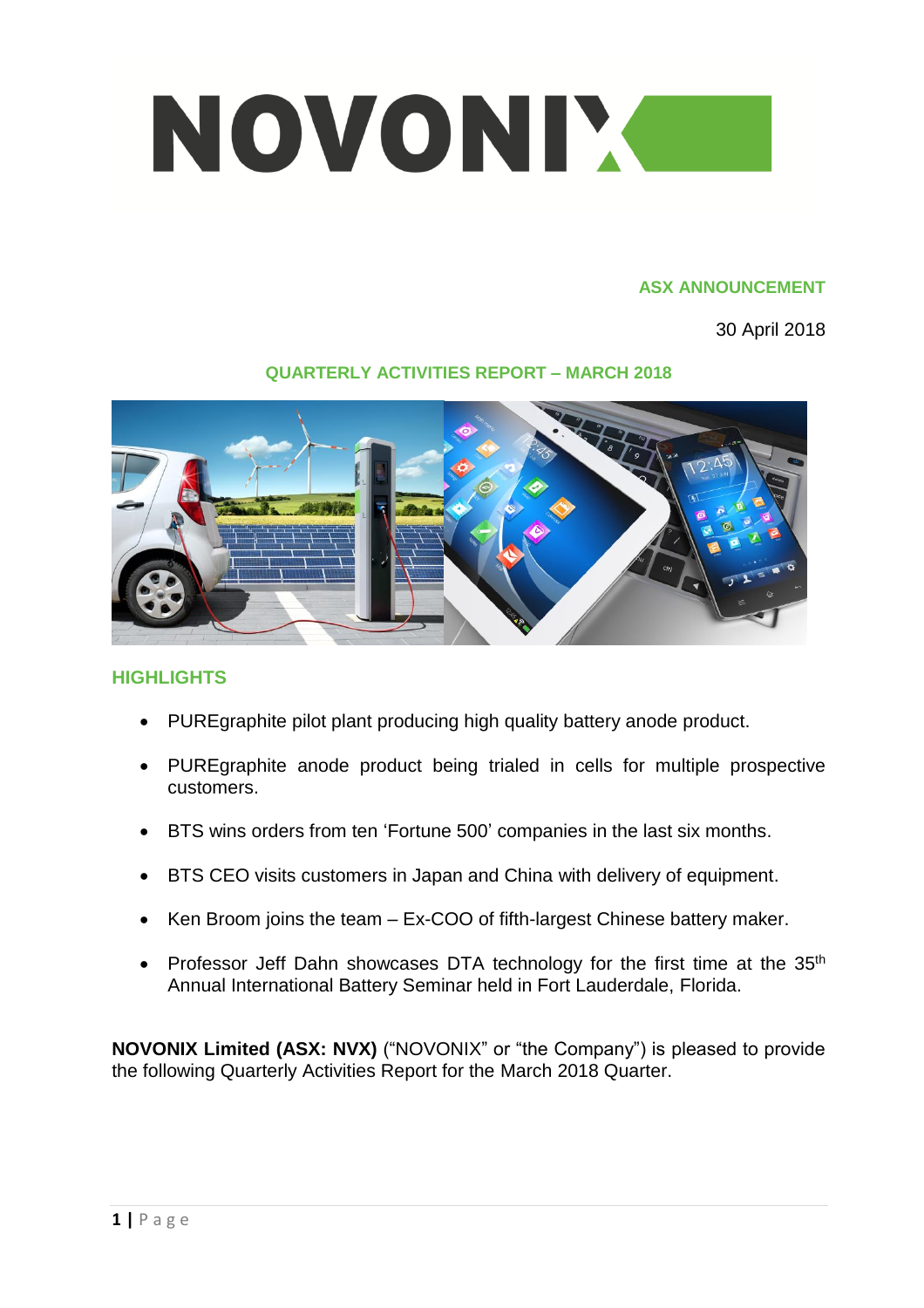



## **Background**

PUREgraphite is an exclusive joint venture between NOVONIX and COULOMETRICS formed in April 2017 to commercialize high-performance anode materials for lithium-ion batteries based on intellectual property developed by Dr Edward Buiel (CEO of PUREgraphite and founder of COULOMETRICS).

### **The March 2018 Quarter**

During the March quarter the team commissioned the pilot plant at our facility in Chattanooga Tennessee, USA. Commissioning took a month longer than plan due availability issues with technical experts, and NOVONIX is pleased to report the plant was operational in February and has since been operating reliably, and more importantly, is producing high quality product.

The PUREgraphite CEO and his Coulometrics team are now working closely with multiple battery companies on battery design incorporating PUREgraphite anode material. Confidentiality arrangements are in place to protect IP and commercial interests for all parties.

While it is not possible to disclose details of work taking place with potential customers for confidentiality and commercial reasons, the company is tracking well for market entry with commercial production and sales likely to commence in Q4 2018 or Q1 2019.

As detailed previously, our approach to building production capacity will be incremental, leveraging external processing capabilities initially (if required) to minimize CAPEX until we have line-of-sight on customer demand after which we will build internal production capacity for all steps of our manufacturing process. Our strategy is to have the external processing capability only as contingency (and only used if required) while we establish ourselves in the market. Our aim is to maximise internal production to achieve the lowest cost production and highest quality control.

We have now reached a point where we have undertaken sufficient process development and assessment of external processors that we have the capability of producing over 1,000 tpy of finished product mostly using external processors other than for highly proprietary process steps done internally.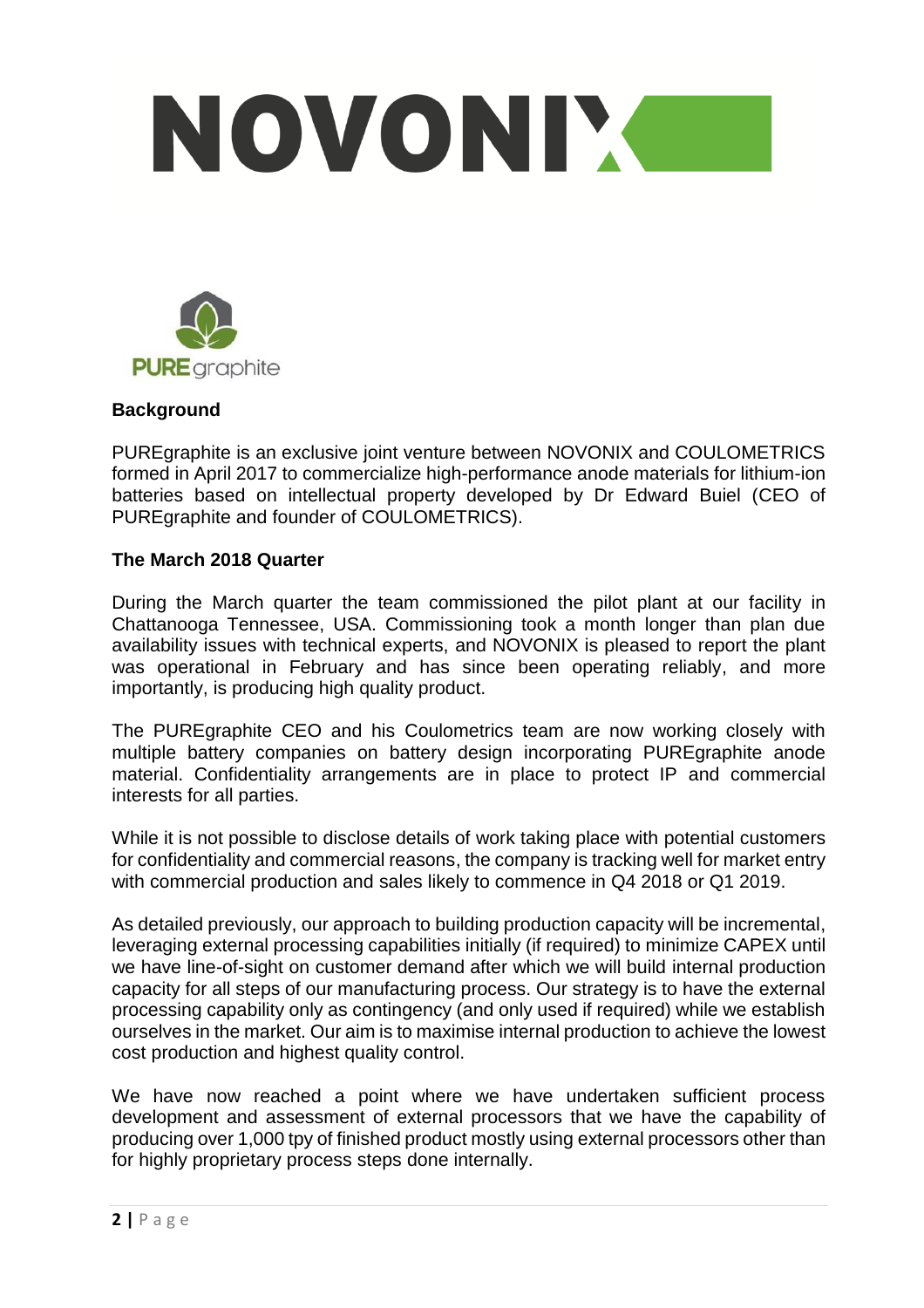

More importantly, we are now at a sufficient stage of customer engagement that has allowed us to proceed with building internal production capacity for all processes. We will commence ordering commercial scale production equipment during the current quarter and we expect to have commercial production capabilities with all our manufacturing processes in-house before the end of the year.

In the meantime, if we have a requirement to produce earlier than completion of our internal build, we have capability to do that leveraging external processors.

Based on potential customer plans and PUREgraphite's successful pilot-scale trials to date, we expect customer demand forecast and our internal manufacturing capacity to ramp up together to at least 1,000 tpy over 2018 and 2019.

Over the last year the PUREgraphite team has undertaken an extensive evaluation program to identify, test and qualify feedstock materials for artificial and natural graphite. Today we have a robust feedstock sourcing strategy and capability to support our production plans in the short and medium term.

A major parallel ongoing workstream for our team is the development of our large-scale manufacturing process targeted at being able to ramp production in 10,000 tpy capacity increments. We do not expect to have a need for this until 2020 so there is ample time to complete the extensive development work required to ensure we have world-class lowest-cost manufacturing at scale when needed.



**Battery Testing Services Inc.**

### **Background**

The NOVONIX Battery Testing Services business (BTS) was acquired in June 2017. This business makes the most accurate lithium-ion battery testing equipment in the world now used by leading global battery makers, auto-makers, equipment manufacturers and battery research organizations.

NOVONIX is both leveraging this technology internally for materials development and commercializing the technology through equipment sales and associated analytical services.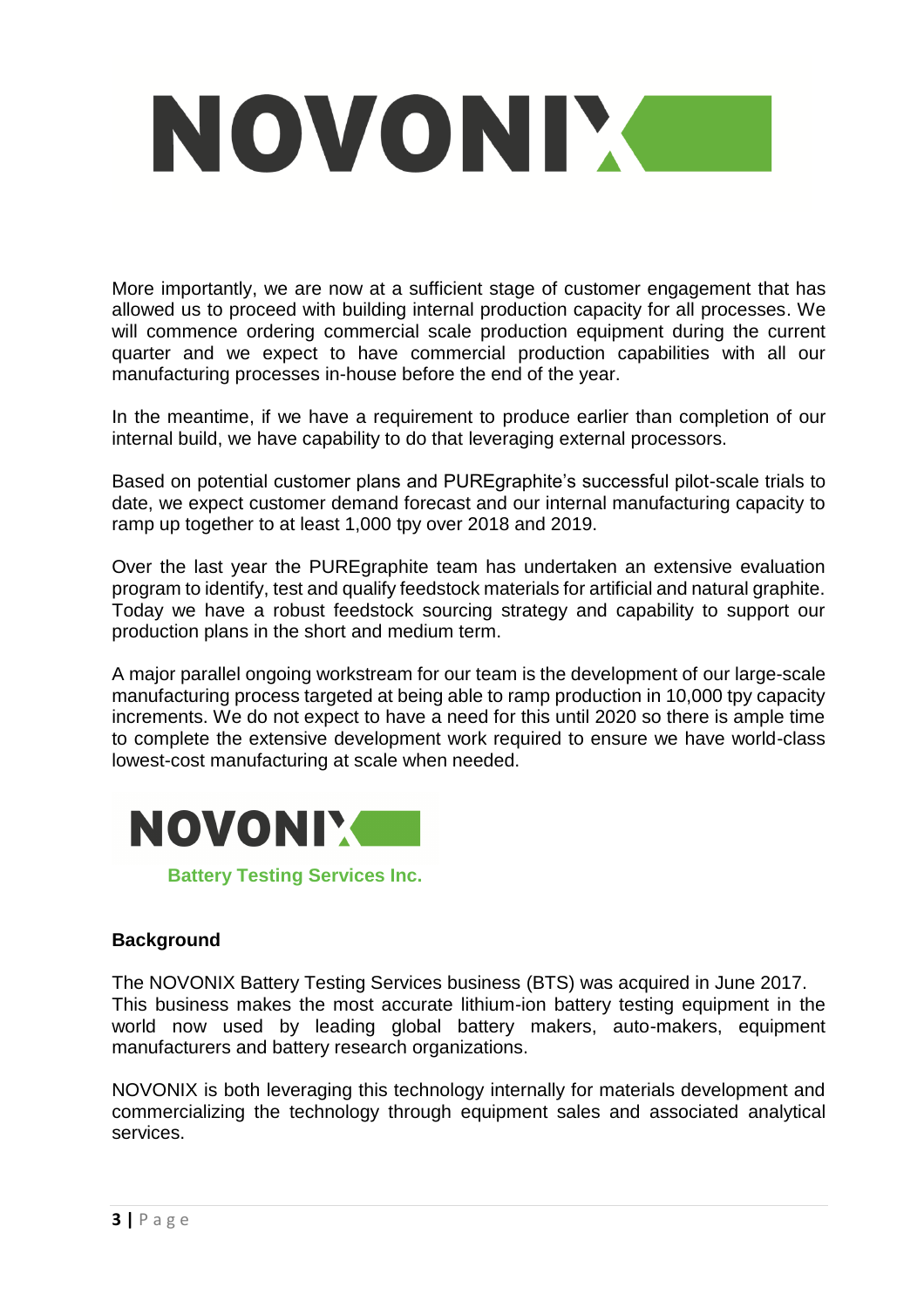

### **The March 2018 Quarter**

During the quarter BTS won its largest equipment order from one of the world's largest electronics companies. The order was for a custom system which will require development and delivery of new significant features to our product line which we anticipate will have ongoing commercial sales benefits.

Over the last six months BTS has won orders from ten 'Fortune 500' companies strengthening the customer base and building the brand.

A record number of products have been manufactured and delivered in the quarter and Dr Chris Burns, NOVONIX BTS CEO, and other senior personnel made visits to customers in Japan and China with delivery of equipment.

The BTS team has been boosted this quarter including Ken Broom and Kathlyne Nelson joining the team.

Ken Broom was formerly the COO for China BAK Battery in Shenzhen for six years (2007 to 2013) responsible for four large scale battery factories. BAK is currently the No. 5 battery producer in China with 1.5 GWh production in 2017.

Prior to that Ken worked for E-One Moli Energy Battery Company in Canada for 23 years including leading the Canadian operation for four years to 2007.

Ken is one of North America's most experienced battery manufacturing executives and has extensive experience in large-scale battery manufacturing, business development, operations, research and development, sales, marketing, China and North America.

Kathlyne Nelson joined the team as our first full time sales and marketing representative for NOVONIX BTS.

Kathlyne is a PhD graduate from the Jeff Dahn Research Group at Dalhousie University (sponsored by TESLA Motors).

She has in-depth R&D experience on lithium-ion batteries with the goal of improving energy density, safety, lifetime and cost of batteries.

NOVONIX BTS was also on show at the 35<sup>th</sup> International Battery Seminar and Exhibition in Florida in March. Professor Jeff Dahn delivered a key note presentation which showcased DTA technology which is now being commercialized by NOVINIX. There has been strong follow up interest in Novonix testing equipment, and in particular, the new DTA technology, with many companies signing-up to participate in our final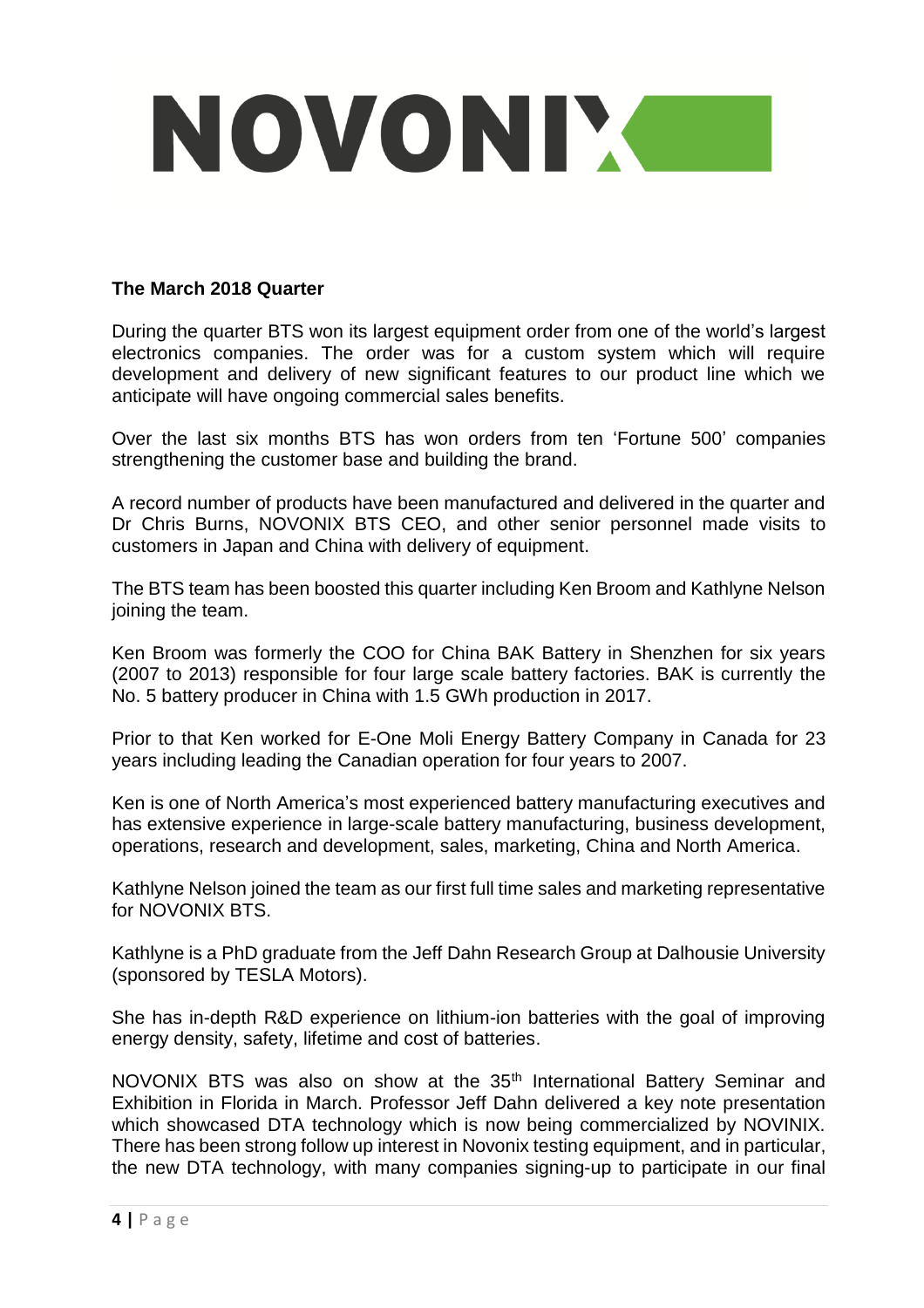

phase of commercializing the technology.

Novonix BTS has also been busy in the procurement phase of its proprietary electrolyte development project, where we expect to have our slurry, electrode and cell making facilities installed this quarter and operational in the second-half of the year.



Photograph: PUREgraphite and NOVONIX booths at the Advanced Automotive Battery Show, Mainz Germany

MOUNT DROMEDARY

# graphitePROJECT

With the PUREgraphite joint venture initially sourcing feedstock from existing suppliers there is no requirement for the immediate development of the Mount Dromedary Graphite Project. The company will complete the permitting for the project while exploring opportunities to leverage the asset.

We expect the granting of Environmental Authority and Mining Lease for the Mount Dromedary Graphite Project in 2018.